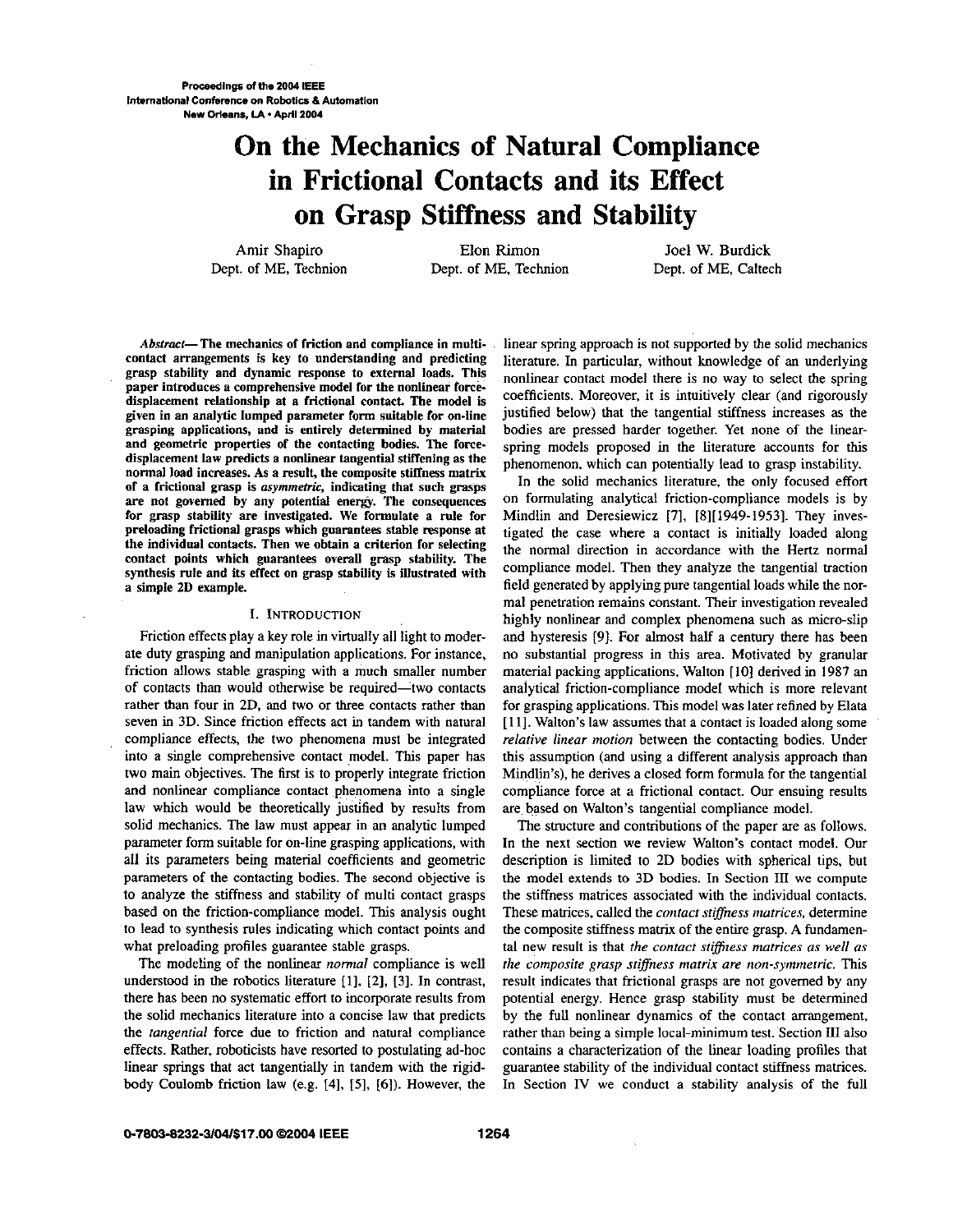

**Fig. 1.**  and  $B$ . (a) B's c-space  $(d_x, d_y, \theta)$ . (b) The overlap segment between  $A_i$ 

dynamics, and derive a concise grasp stability criterion that can he interpreted as a rule for selecting contact points that guarantees grasp stability. The concluding section discusses extension to 3D and on-going experimental validation of the model predictions.

# **11.** FRICTION-COMPLIANCE MODELS

We describe generic nonlinear models for the normal and tangential compliance at a frictional contact. Consider a grasp or fixture arrangement where a 2D object *B* is held by stationary 2D bodies  $A_1, \ldots, A_k$  which represent fingertips or fixels. The usual assumption made in the solid mechanics literature is that the contacting bodies are *quasi-rigid,* meaning that their deformations due to compliance effects are localized to the vicinity of the contacts **[9].** This assumption is generally valid for all bodies which are not made of exceptionally soft material and do not contain slender substructures [31. The quasi-rigidity assumption allows us to describe the overall motion of *B* relative to the stationary bodies  $A_1, ..., A_k$  using rigid body kinematics. Since the grasping bodies are stationary, we focus on B's *configuration space* (c-space). C-space is parametrized by  $q = (d, \theta) \in \mathbb{R}^2 \times \mathbb{R}$ , where *d* is *B*'s position and  $\theta$  is a parametrization of  $B$ 's orientation. Velocity vectors take the form  $\dot{q} = (v, \omega)$ , where  $v \in \mathbb{R}^3$  and  $\omega \in \mathbb{R}^3$  are the linear and angular velocities of *B.* 

# *A. Normal Conipliance Models*

We review a generic normal compliance modeling approach that ignores the details of compliant surface deformations and models the resultant contact force as a function of  $B$ 's configuration [2]. Consider a single contact between *B* and  $A_i$ . In the absence of deformation, the two bodies contact at a single point. When pushed together, the two contacting surfaces deform. One can conceptually think of the two rigid bodies inter-penetrating, or overlapping their undeformed shapes, as illustrated in Figure l(b). Let *B* be at a configuration *q.* Then the *overlap*<sup>1</sup> between B and  $A_i$ , denoted  $\delta_i^n(q)$ , is the *mininiuni amount of translation of B that would separate il* 

<sup>1</sup>The notion of overlap used here is consistent with the concept of "relative **approach" in contact mechanics 191.** 



**Fig. 2. (a) An inifial contact area generated** by **normal loading of** *B* **against**   $\mathcal{A}_i$ . (b) Tangential loading of  $\mathcal{B}$  causes tangential displacement of  $\mathcal{B}$  without **any macro-slip.** 

*from*  $A_i$ . The *overlap segment* is the unique segment whose endpoints lie on the boundary of  $\mathcal B$  and  $\mathcal A_i$ , such that the length of the segment is  $\delta_i^n$  and its orientation gives the direction of separating translation. For sufficiently small  $\delta_i^n$ , the overlap segment is collinear with the normals to the boundaries of  $B$ and *A,.* In this lumped parameter form of modeling, the net normal force induced by the local deformation is assumed to act at  $B$ 's endpoint of the overlap segment,  $x_i$ , in the direction of the overlap segment. The magnitude of the net normal force,  $f_i^n$ , is assumed to depend on  $\delta_i^n$  in terms of a function  $g_i(\delta_i^n)$ . This function is required to be differentiable, zero when  $\delta_i^n$  is zero, and monotonically increasing when  $\delta_i^n$  is positive. The normal compliant force is:

$$
f_i^n(q) = g_i(\delta_i^n(q)) + \varphi_i^n(\delta_i^t, \delta_i^n, \dot{\delta}_i^n)
$$
  
s.t.  $g_i'(\delta_i^n) > 0$  when  $\delta_i^n > 0$ .

The function  $\varphi_i^n$  represents damping due to viscoelastic effects. It is differentiable,  $\varphi_i^n(\delta_i^t, \delta_i^n, 0) = 0$ , and being damping function satisfies the condition  $\varphi_i^n(\delta_i^t, \delta_i^n, \delta_i^n) \cdot \delta_i^n < 0$ . It is important to note that a wide variety of contact models can be represented in this framework. The simplest contact model assumes that  $q_i$  is a linear function of the overlap:  $g_i(\delta_i^n) = \kappa_i \delta_i^n$ , where the coefficient  $\kappa_i$  represents the combined stiffness of  $B$  and  $A_i$  at the contact [1]. The nonlinear Hertz model [12] which has been verified theoretically and experimentally, establishes that quasi-rigid bodies with spherical tips of radii  $R_1$  and  $R_2$  satisfy the law:

$$
f_i^n = g_i(\delta_i^n) = \frac{8G\sqrt{R}}{3(1-\nu)}(\delta_i^n)^{3/2},
$$
 (1)

where  $R = \frac{R_1 R_2}{R_1 + R_2}$ , and G and  $\nu$  are material shear modulus and Poisson's ratio [9]. The overlap representation is useful even for modeling bodies which are not necessarily quasirigid, such as soft fingertips [13].

## *B. Tangential Compliance Models*

The process underlying tangential compliance at a frictional contact is as follows. When two quasi-rigid bodies are preloaded along the normal direction, they locally deform and establish a contact area centered at the original contact point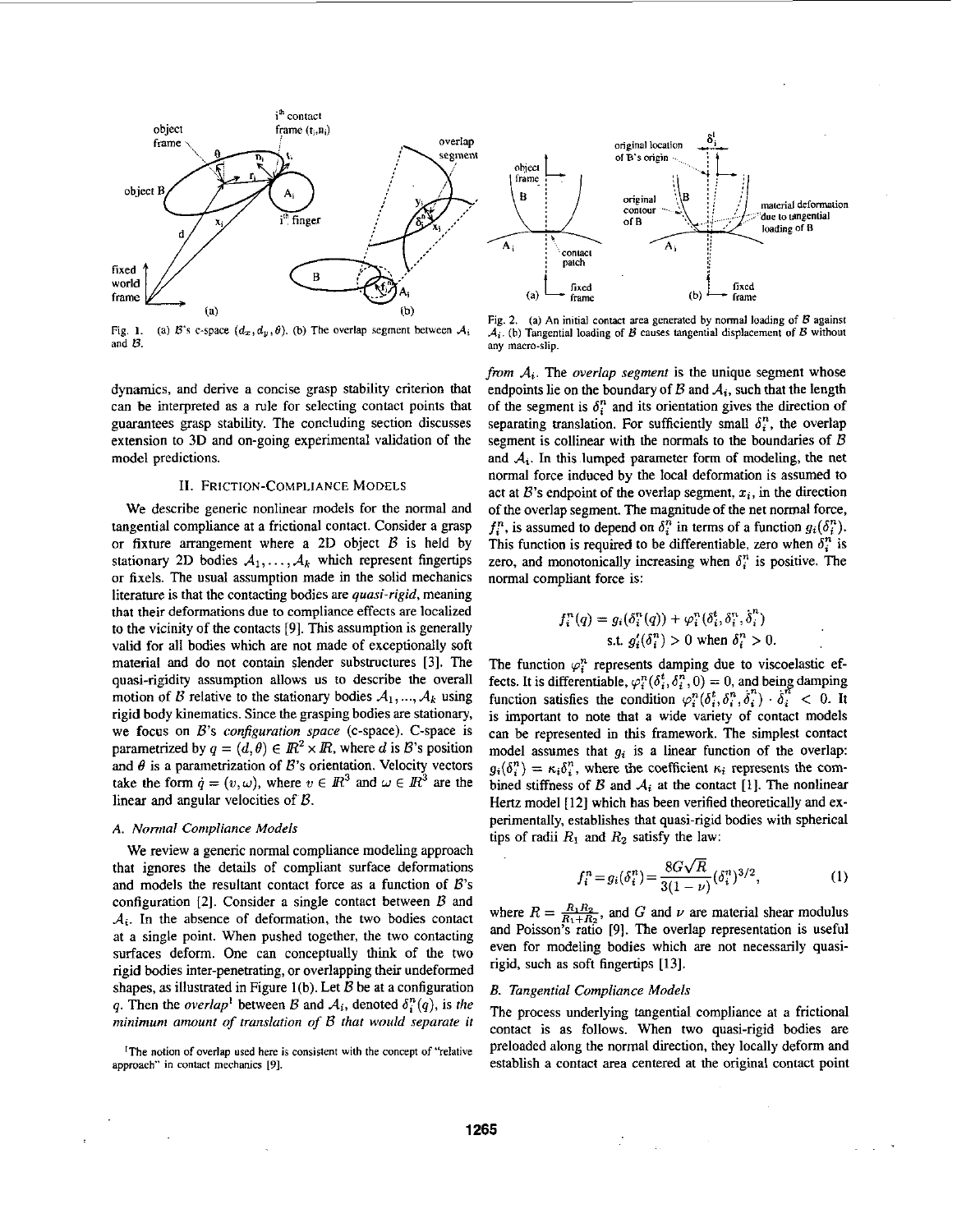(Figure **2(a)).** The deformed bodies generate a normal forcefield which is continuously distributed along the contact area. (The integral of this force-field over the contact area gives the net normal force descrihed above.) When the two bodies are next loaded along a tangential direction, they locally deform in a way that generates a tangential force-field which is again continuously distributed along the contact area (Figure **2(b)).**  The usual assumption made in the solid mechanics literature is that *the normal and tangential force-jields interact at the individual points of the contact area according to Coulomb's law* **(81.** Under this assumption, elasticity theory **as** well **as**  experimentals indicate that the tangent force-field consists of two regimes. At points **in** an outer ring of the contact area the tangent forces exceed the friction cone constraint, causing micro-slip at these points. At points along the complementary inner disc of the contact mea the tangent forces lie within the friction cone, and at these points no micro-slip takes place. **As** the magnitude of the tangential loading increases the area of the stationary inner disc shrinks. Finally, when the net tangential loading reaches  $\mu$  times the net normal loading  $(\mu$ being the coefficient of friction), the inner disc shrinks to a point and the two bodies experience macro-slip at the contact.

Based on this insight, we formulate a generic tangential compliance law, assuming that the contacting bodies deform hut do not slip. This law covers most of the tangential compliance models that have been proposed in the literature 1111, [8], [lo], and is therefore quite general. First we need to introduce notation. Recall that  $x_i$  is  $B$ 's endpoint of the overlap segment. Let  $r_i$  denote the same point expressed in B's body frame (Figure 1(a)). Then  $x_i$  is related to  $r_i$  by the rigid body transformation:  $x_i = X(r_i, q) = R(\theta)r_i + d$ , where  $R(\theta)$  is the orientation matrix of *B*. Let  $X_{r_i}(q)$  denote the rigid body transformation with *ri* held fixed. When *B* moves along a c-space trajectory  $q(t)$ , the velocity of  $X_{r_i}$  is given by  $\frac{d}{dt}X_{r_i}(q(t)) = G_i^T\dot{q}(t)$ , where  $G_i^T = DX_{r_i}$  is the  $2 \times 3$ Jacobian matrix of  $X_{r_i}$ . Now let  $\delta_i^t(q(t))$  denote the tangential displacement of *B* relative to the *i*<sup>th</sup> contact due to motion of *B* (Figure 2(b)). Then the derivative of  $\delta_i^t$  along  $q(t)$  is given by projection of the velocity of  $X_{r_i}$  along the unit vector  $t_i$ which is orthogonal to the current overlap segment:

$$
\frac{d}{dt}\delta_i^t(q(t)) = -t_i \cdot \dot{X}_{r_i} = -t_i \cdot G_i^T \dot{q}(t). \tag{2}
$$

Note that in contrast with  $\delta_i^n(q)$ , the tangential displacement *is not a direct function of q. but requires integration of (2) over the entire loading trajectory* [9][p. 221].

The magnitude of the net tangential force,  $f_i^t$ , obeys a generic **law** of the form:

$$
f_i^t = h_i(\delta_i^t, \delta_i^n) + \varphi_i^t(\delta_i^t, \delta_i^n, \dot{\delta}_i^t)
$$
  
as long as  $f_i^n > 0$  and  $|f_i^t| \leq \mu f_i^n$ ,

where  $\mu$  is the coefficient of friction. The function  $h_i$  represents the elastic part of the tangential force. It is differentiable,  $h_i(0, \delta_i^n) = 0$ , and for any fixed positive  $\delta_i^n$  is monotonically increasing in  $\delta_i^t$ . Note that  $h_i$  depends both on the

*tangential and normal displacements*  $\delta_i^t$  *and*  $\delta_i^n$ . The function  $\varphi_i^t$  represents damping due to micro-slip. It is differentiable,  $\varphi_i^t(\delta_i^t, \delta_i^n, 0) = 0$ , and satisfies the condition  $\varphi_i^t(\delta_i^t, \delta_i^n, \dot{\delta}_i^t) \cdot \dot{\delta}_i^t$ .  $\Omega$ 

**Walton's tangential compliance model.** Walton assumes that a contact is loaded along a linear loading profile satisfying  $\delta_i^t = c_i \delta_i^n$  such that  $c_i$  is constant throughout the loading process. Under **this** assumption, he derives the following formula for the elastic part of the tangential compliance force [lo],

$$
f_i^t = h_i(\delta_i^t, \delta_i^n) = \frac{16G\sqrt{R}}{3(2-\nu)} \sqrt{\delta_i^n} \delta_i^t
$$
  
such that  $|c_i| \le \mu \frac{(2-\nu)}{2(1-\nu)}$ . (3)

The condition  $|c_i| \leq \mu \frac{2}{2(1-\nu)}$  results from substituting formulas (1) and (3) for  $f_i^n$  and  $f_i^t$  in the friction cone constraint  $|f_i^t| < \mu f_i^n$ . Walton's formula is *extremely relevant for grasping applications,* since one can readily implement a linear preloading of the grasp's contacts. As noted in the introduction, Walton's formula indicates a nonlinear tangential stiffening at a contact for larger normal penetrations.

# 111. THE **CONTACT STIFFNESS MATRIX**

Let *qo* denote the configuration of *B* at the preloaded grasp. The *contact stiffness matrix,*  $K_i$ , is the  $2 \times 2$  matrix representing the linearized force-displacement relationship at the contact:

$$
\begin{pmatrix}\n\Delta f_i^t \\
\Delta f_i^n\n\end{pmatrix} = K_i(q_0) \begin{pmatrix}\n\Delta \delta_i^t \\
\Delta \delta_i^n\n\end{pmatrix}.
$$
\n(4)

We wish to derive a formula for  $K_i$  based on the Hertz-Walton model. However, Walton's model is valid only for linear loading profiles. Hence the linearized Walton law would give the tangential force corresponding to a linear loading profile which leads directly to  $(\delta_i^t(q_0), \delta_i^n(q_0)) + (\Delta \delta_i^t, \Delta \delta_i^n)$ . On the other hand,  $K_i$  in (4) gives the contact force obtained by first loading along a linear profile towards  $(\delta_i^t(q_0), \delta_i^n(q_0))$ , then loading along a small change  $(\Delta \delta_i^t, \Delta \delta_i^n)$ . In order to obtain a formula for  $K_i$ , we introduce a practical assumption that *closely matching loading pmfiles generate closely matching tangential traction fields.* While a formal justification of this assumption is under investigation, it is clearly a reasonable assumption. Under this **continuity-with-respect-to**loading-profile assumption, the formula for *K,* is precisely the linearized Hertz-Walton laws. The following proposition gives the formula.

**Proposition 111.1.** *Let two quasi-rigid bodies with spherical tips of radii*  $R_1$  *and*  $R_2$  *be preloaded along a linear path*  $\delta_i^t(q) = c_i \delta_i^n(q)$  *such that*  $|c_i| \leq \mu \frac{(2-\nu)}{2(1-\nu)}$ . Then the stiffness *matrix of the loaded contacf is:* 

$$
K_i = 4G\sqrt{R\delta_i^n(q_0)}\begin{bmatrix} \frac{4}{3(2-\nu)} & \frac{2c_i}{3(2-\nu)} \\ 0 & \frac{1}{1-\nu} \end{bmatrix},
$$

*K<sub>i</sub>* =  $4G\sqrt{R\delta_i^n(q_0)}\begin{bmatrix}3(2-\nu)\3(2-\nu)\0\end{bmatrix}^3$ ,<br>where  $\delta_i^n(q_0)$  is the normal penetration,  $R = \frac{R_1R_2}{R_1+R_2}$ , and G<br>and *v* are material shear modulus and Poisson's ratio.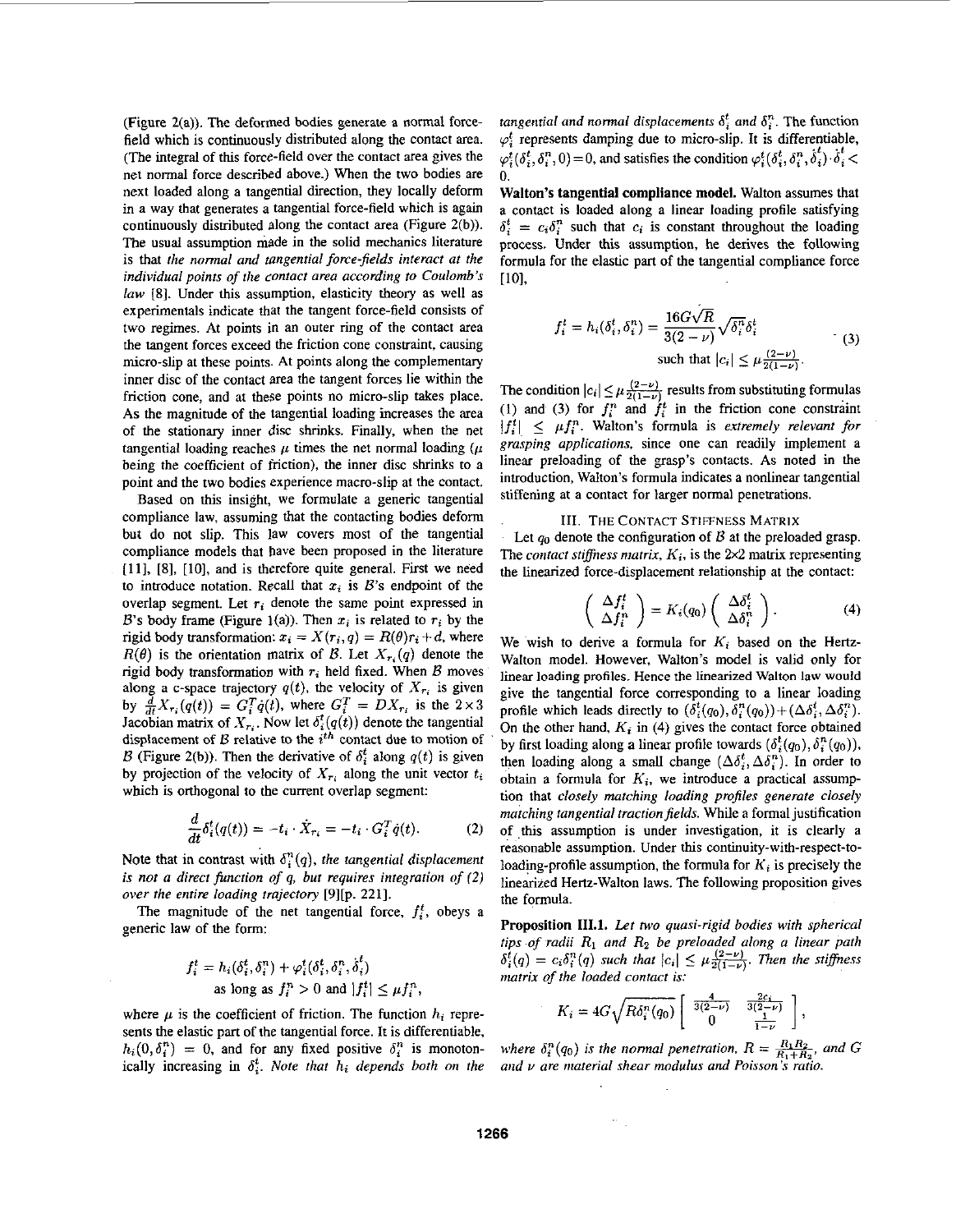The formula for  $K_i$  is obtained by first taking the derivative of  $(f_i^n, f_i^t)$  given in (1) and (3) with respect to  $(\delta_i^n, \delta_i^t)$ . Then substituting  $q = q_0$  and the loading path relation  $\delta_i^t(q_0)$  =  $c_i \delta_i^n(q_0)$ . Note that the resulting contact stiffness matrix is *asymmetric.* We shall see helow that the composite stiffness matrix of the entire grasp **is** consequently asymmetric.

For purposes of grasp stability analysis, we need to establish when the symmetric part of  $K_i$  is positive definite. (This condition was characterized as a "stable" *K;* in the introduction.) Let  $(K_i)_s = \frac{1}{2}(K_i + K_i^T)$  denote the symmetric part of  $K_i$ , and let  $(K_i)_{\alpha s} = \frac{1}{2}(K_i - K_i^T)$  denote the skew-symmetric part of  $K_i$ , where  $K_i = (K_i)_s + (K_i)_{as}$ . A surprising result is that the positive definiteness of  $(K_i)_s$  depends solely on the slope of the linear loading profile.

**Proposition 111.2.** *If a contact is loaded along a linear loading pmJile whose slope ci satisfies* 

$$
|c_i| < 2\sqrt{\frac{3(2-\nu)}{(1-\nu)}},
$$

*the symmetrized contact stiffness matrix*  $(K_i)_s$  *is positive dejnite.* 

**Proof:** Let  $\lambda_1, \lambda_2$  denote the eigenvalues of  $(K_i)_s$ . Then  $(K_i)_s$ is positive definite iff  $\lambda_1, \lambda_2 > 0$ . First consider the trace of  $(K_i)_s$ . The trace is positive when  $\nu < 1$ . But for almost all practical materials Poisson's ratio  $\nu$  is bounded from above by 0.5 [9]. Hence  $tr(K_i)_s = \lambda_1 + \lambda_2 > 0$ . Next we compute the determinant  $\det(K_i)_{s} = \lambda_1 \lambda_2$ . Since  $\lambda_1 + \lambda_2 > 0$ , the positive definiteness of  $(K_i)_s$  would follow from the condition  $\lambda_1 \lambda_2 > 0$ . Ignoring the positive coefficient  $4G\sqrt{R\delta_i^n(q_0)}$ , the determinant of  $(K_i)$ , is:

$$
\det(K_i)_s = \frac{4}{3(1-\nu)(2-\nu)} - \frac{c_i^2}{9(2-\nu)^2}.
$$

The inequality  $\det(K_i)_{\mathcal{S}} > 0$  becomes  $4/3(1-\nu)(2-\nu) >$ The inequality  $\det(K_i)_s > 0$  becomes  $4/3(1 - \nu)(2 - \nu) > c_i^2/9(2 - \nu)^2$ . Taking the square root of both sides gives the result.  $\Box$ 

**Example:** For typical values of  $\nu \leq 0.5$ , the loading path slope must satisfy  $|c_i| \leq 6$  for  $(K_i)_s$  to be positive definite. The corresponding angle, denoted  $\beta$  in Figure 3, must satisfy  $\beta$   $\leq$  80.5°. However,  $c_i$  must also satisfy the friction cone constraint  $|c_i| < \mu(2 - \nu)/2(1 - \nu)$ . For typical values of  $\mu \leq 1$ , the loading path slope must satisfy  $|c_i| \leq 1.5$ . The corresponding angle, denoted  $\alpha$  in Figure 3, must satisfy  $\alpha \leq$ 56.3". **Thus** we see that the positive definiteness requirement is significantly less restrictive than the friction cone constraint. **Lemma IV.1.** The linearized dynamics of B at  $(p_1, p_2)$  = Since friction cone constraint must always be satisfied, we  $(q_0, 0)$  is given by conclude that  $(K_i)$ <sub>s</sub> is typically positive definite.

#### **IV. STABILITY ANALYSIS**

Our objective is to determine the stability of frictional grasps under the Hertz-Walton model. We first derive the linearized dynamics of  $B$ . The resulting system contains an asymmetric stiffens matrix. Hence we develop a general stability criterion for asymmetric linear systems, then applied the criterion to **our** grasping system.



Fig. 3. Two sectors in  $(\delta_i^t, \delta_i^n)$ -plane associated with positive definiteness **of**  $(K_i)$ <sub>s</sub> and friction cone constraint. Typically  $\alpha \le 56.3^\circ$ ,  $\beta \le 80.5^\circ$ .

# *A. Linearized Grasp Dynamics*

We derive the linearized dynamics of a quasi-rigid object B held in equilibrium grasp by stationary quasi-rigid bodies  $A_1, \ldots, A_k$  under two assumptions. First, we assume that the bodies have spherical tips at the contacts. Second, we assume that each contact is preloaded along a linear loading profile.

Let  $F_i$  denote the  $i^{th}$  finger force acting on  $B$ , where  $F_i$ is expressed in a fixed world frame. Since  $(f_i^t(q, \dot{q}), f_i^n(q))$ are the tangential and normal components of  $F_i$ , we write  $F_i$ as  $F_i(q, \dot{q})$ . The formula for  $F_i$  in terms of  $(f_i^t, f_i^n)$  is  $F_i =$  $R_i(q)$   $\binom{f_i^1}{f_i^n}$ , where  $R_i(q)$  is the  $2 \times 2$  matrix  $R_i(q) = [t_i n_i]$ . Next consider the wrench (i.e. force and torque) induced by  $F_i$  on  $\beta$ . It can be verified that this wrench is given by  $G_i(q)F_i(q,\dot{q})$ , where  $G_i = DX_{r_i}^T$  was introduced above. Using **this** notation, the dynamics of *B* under the influence of *k* contact forces, without any other external influences such **as**  gravity, is:

$$
M(q)\ddot{q} + C(q, \dot{q}) = \sum_{i=1}^{k} G_i(q) F_i(q, \dot{q}), \qquad (5)
$$

where  $M(q)$  and  $C(q, q)$  are B's 3×3 inertia matrix and vector of centrifugal and Coriolis forces.

Recall that *qo* denotes the equilibrium grasp configuration **of U.** We wish to determine the linearized dynamics of **U** at the equilibrium state  $(q, \dot{q}) = (q_0, 0)$ . Let  $(p_1, p_2) = (q, \dot{q})$ denote the state variables. Then (5) **is** given by

$$
\dot{p}_1=p_2\n\n\dot{p}_2=M^{-1}(p_1)\big(\sum_{i=1}^kG_i(p_1)F_i(p_1,p_2)-C(p_1,p_2)\big).
$$

The following lemma gives the linearized dynamics of  $B$  at the equilibrium state.

$$
\begin{pmatrix} \Delta p_1 \\ \Delta p_2 \end{pmatrix} = \begin{bmatrix} 0 & I \\ -M^{-1}(q_0)K_p(q_0) & -M^{-1}(q_0)K_d(q_0) \end{bmatrix} \begin{pmatrix} \Delta p_1 \\ \Delta p_2 \end{pmatrix}
$$

where  $K_p$  and  $K_d$  are the grasp  $3 \times 3$  stiffness and damping *matrices. The stiffness matrix is given by* 

$$
K_p = \sum_{i=1}^k G_i R_i K_i R_i^T G_i^T - (DG_i^T + (DR_i)R_i^T)F_i,
$$

**1267**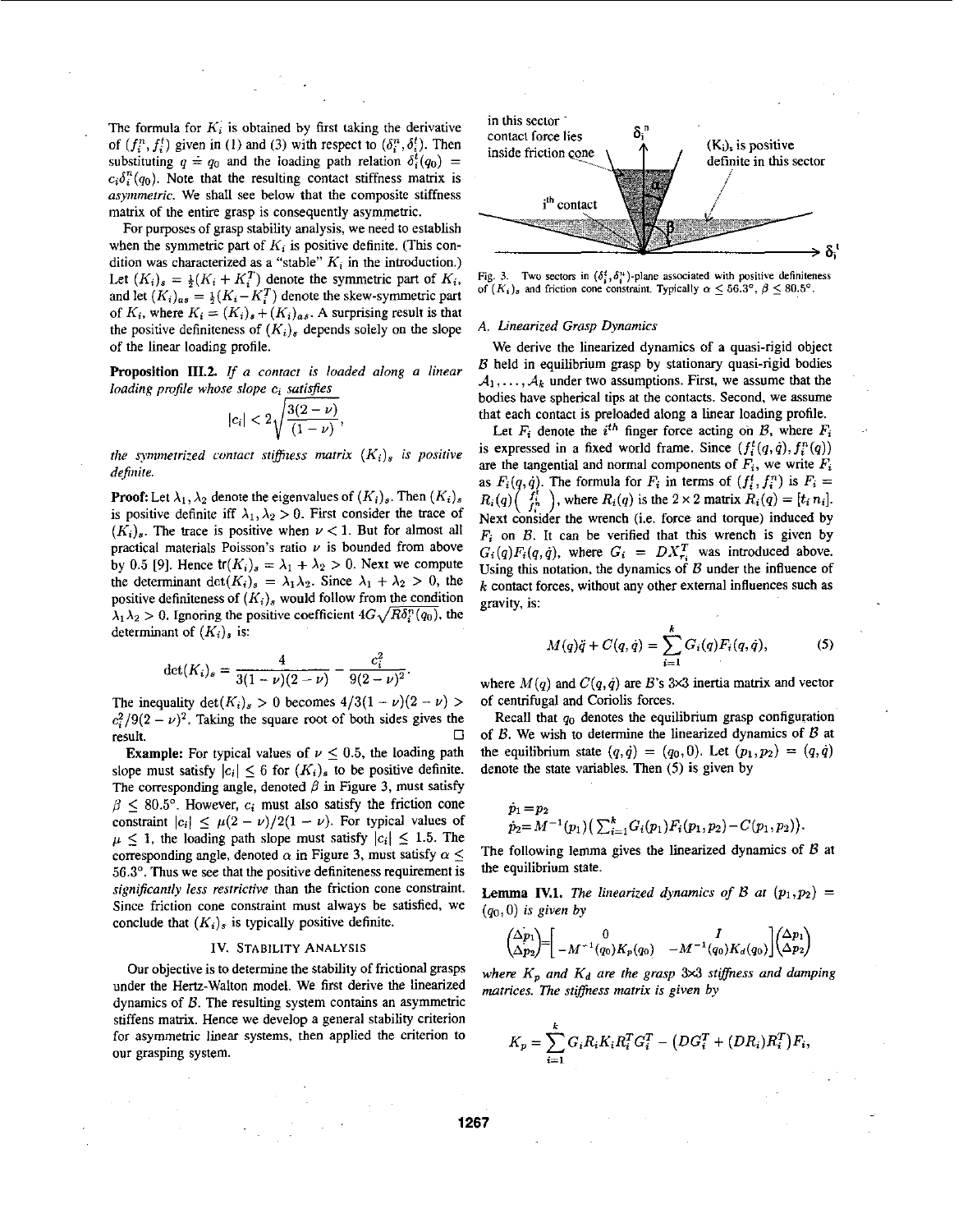where  $K_i$  is the  $i^{th}$  contact stiffness matrix. The damping *matrix is given by*  $\begin{bmatrix} 0 & I \\ -K_p & -K_d \end{bmatrix} \begin{bmatrix} v_1 \\ v_2 \end{bmatrix}$ 

$$
K_d = -\sum_{i=1}^k G_i R_i \begin{bmatrix} \frac{\partial \varphi_i^t}{\partial \delta_i^t} & 0 \\ 0 & \frac{\partial \varphi_i^u}{\partial \delta_i^t} \end{bmatrix} R_i^T G_i^T,
$$
  
\nClearly,  $\lambda = 0$  cannot be an eigenvalue.

The detailed proof is relegated to Ref. [14]. In the proof, we first observe that the linearization of  $M(p_1)$  and  $C(p_1, p_2)$ state. Then we focus on the matrices:  $K_p = \frac{\partial}{\partial p_1} \Big|_{(p_1, p_2) = (q_0, 0)} \sum_{i=1}^k G_i(p_1) F_i(p_1, p_2)$ , and  $\frac{\partial}{\partial p_1} \frac{\partial}{\partial p_2} = -K_p v_1 - K_d v_2$ . Since  $K_d > 0$ , the scalar  $\tilde{\alpha} = v_1^*(K_p) v_1$  $K_d = \frac{\partial}{\partial p_2}\Big|_{(p_1,p_2)=(q_0,0)} \sum_{i=1}^k G_i(p_1) F_i(p_1,p_2)$ , where  $\Delta p_1 = \Delta q = q - q_0$ , and  $\Delta p_2 = \dot{q} - 0$ . Note that the linearized grasp dynamics can also be written as

$$
M(q_0)\Delta \ddot{q} + K_d(q_0)\Delta \dot{q} + K_p(q_0)\Delta q = 0, \qquad (6)
$$

such that  $M(q_0)$  and  $K_d(q_0)$  are symmetric matrices, while  $K_n(q_0)$  is asymmetric.

# *B. Stability* of *2"d-Order Asymmetric Linear Systems*

Consider the second order linear asymmetric system:

$$
\ddot{p} + K_d \dot{p} + K_p p = 0, \qquad (7)
$$

where  $K_d \in \mathbb{R}^{n \times n}$  is symmetric positive definite,  $K_p \in \mathbb{R}^{n \times n}$  is asymmetric, while its symmetric part  $(K_p)_s$  is positive definite. The following theorem states that if the skewsymmetric part of  $K_p$ ,  $(K_i)_{as}$ , is sufficiently small, the system **(7)** is globally asymptotically stable.

Theorem **1 (global** asymptotic stability). *Consider the* sys*tem of (7). Let*  $\beta \in \mathbb{R}$  *be the minimal eigenvalue of*  $K_d$ *. Let*  $\alpha \in \mathbb{R}$  be the minimal eigenvalue of  $(K_p)_s$ , and let  $\gamma \in \mathbb{R}$ *be the matrix norm<sup>2</sup> of the skew-symmetric part of*  $K_p$ . Then *if* 

 $|\gamma| < \sqrt{\alpha}\beta$ 

*the system (7) is globally asymptotically stable.* 

**Proof:** The system (7) can be written **as** 

$$
\frac{d}{dt}\left(\begin{array}{c}p\\p\end{array}\right)=\underbrace{\left[\begin{array}{cc}0&I\\-K_p&-K_d\end{array}\right]}_{A}\left(\begin{array}{c}p\\p\end{array}\right)
$$

For global asymptotic stability, it suffices to show that the real part of the eigenvalues of *A* is negative. Let  $\lambda \in \mathbb{C}$ be an eigenvalue of *A* with corresponding eigenvector  $v =$  $(v_1, v_2) \in \mathbb{C}^{2n}$   $(v \neq 0)$ . Note that each  $v_i$  is a complex vector in  $\mathbb{C}^n$ . Then

<sup>2</sup>The matrix norm is defined as  $||E|| = max{||Eu||}$  over all vectors  $||u|| \leq 1.$ 

$$
\begin{bmatrix}\n0 & I \\
-K_p & -K_d\n\end{bmatrix}\n\begin{bmatrix}\nv_1 \\
v_2\n\end{bmatrix}
$$
\n
$$
\begin{bmatrix}\n0 & I \\
v_2\n\end{bmatrix}
$$
\n
$$
= \begin{pmatrix}\n0 & I \\
v_2\n\end{pmatrix} = \begin{pmatrix}\nv_1 \\
v_2\n\end{pmatrix}.
$$
\n
$$
G_i R_i \begin{bmatrix}\n\frac{\partial \varphi_i^t}{\partial \delta_i^t} & 0 \\
0 & R_i^T G_i^T\n\end{bmatrix}.
$$

Clearly,  $\lambda = 0$  cannot be an eigenvalue of *A*. Since  $\lambda \neq 0$ , it follows that  $v_1 \neq \vec{0}$  and  $v_2 \neq \vec{0}$ . Hence we may assume *where*  $\varphi_i$  *is the i<sup>th</sup> tangential damping function.* **in the** *i* without loss of generality that  $v_1^* \cdot v_1 = 1$ , where  $*$  denotes complex conjugate transpose. Based on this choice, we can write  $\lambda^2 = v_1^* \lambda^2 v_1 = v_1^* \lambda v_2 = v_1^* (-K_p v_1 - K_d v_2)$  $-v_1^*K_pv_1 - \lambda v_1^*K_dv_1$ , where we used the relations  $\lambda v_1 = v_2$ and  $\lambda v_2 = -K_p v_1 - K_d v_2$ . Since  $K_d > 0$ , the scalar  $\tilde{\beta} =$ is also positive real. Since  $(K_p)_{as}$  is skew-symmetric, we can write  $j\tilde{\gamma} = v_1^*(K_p)_{as}v_1$ , where  $j = \sqrt{-1}$  and  $\tilde{\gamma}$  is real. Substituting these scalars into the quadratic equation of  $\lambda$  gives

$$
\lambda^2 + \tilde{\beta}\lambda + \tilde{\alpha} + j\tilde{\gamma} = 0. \tag{8}
$$

Note that every eigenvalue of *A* satisfies **this** equation. The solution of **(8)** is:

$$
\lambda^2 + \hat{\beta}\lambda + \tilde{\alpha} + j\tilde{\gamma} = 0.
$$
 (8)  
very eigenvalue of *A* satisfies this equation. The  
(8) is:  

$$
\lambda_{1,2} = \frac{1}{2} \left( -\tilde{\beta} \pm \sqrt{\tilde{\beta}^2 - 4(\tilde{\alpha} + j\tilde{\gamma})} \right).
$$
 (9)

Let **us** pause to recall how one computes the square root **of** a complex number. Consider a complex number  $z = a + jb$  with a norm  $|z| = \sqrt{a^2 + b^2}$  and argument  $\theta = \arctan(b/a)$ . Then  $\sqrt{z} = \pm(a^2 + b^2)^{\frac{1}{4}}\angle\frac{\theta}{2}$ , and in cartesian coordinates  $\sqrt{z} =$ we use the trigonometric identity  $\cos\left(\frac{\theta}{2}\right) = \sqrt{\frac{1+\cos(\theta)}{2}}$  to obtain  $\pm(a^2+b^2)^{\frac{1}{4}}(\cos(\frac{\theta}{2})+j\sin(\frac{\theta}{2}))$ . Since  $\cos(\theta)=\frac{a}{\sqrt{a^2+b^2}}$ ,

$$
\mathsf{Re}\{\sqrt{z}\} = \pm \frac{(a^2 + b^2)^{\frac{1}{4}}}{\sqrt{2}} \left(1 + \frac{a}{\sqrt{a^2 + b^2}}\right)^{\frac{1}{2}}
$$

In our case  $a = \tilde{\beta}^2 - 4\tilde{\alpha}$  and  $b = -4\tilde{\gamma}$ , and (9) implies that

Re{
$$
\lambda_{1,2}
$$
} = - $\frac{\beta}{2}$   

$$
\pm \frac{((\tilde{\beta}^2 - 4\tilde{\alpha})^2 + 16\tilde{\gamma}^2)^{\frac{1}{4}}}{2\sqrt{2}} \left(1 + \frac{(\tilde{\beta}^2 - 4\tilde{\alpha})}{\sqrt{(\tilde{\beta}^2 - 4\tilde{\alpha})^2 + 16\tilde{\gamma}^2}}\right)^{\frac{1}{2}}
$$

The requirement Re $\{\lambda_{1,2}\}$  < 0 introduces an inequality in  $\tilde{\alpha}$ ,  $\tilde{\beta}$ , and  $\tilde{\gamma}$ . Rearranging terms in this inequality gives the equivalent inequality,

$$
\left(4\hat{\alpha}+\hat{\beta}^2\right)^2>\left(\tilde{\beta}^2-4\hat{\alpha}\right)^2+16\hat{\gamma}^2.
$$

Cancelling similar terns yields the inequality

$$
|\tilde{\gamma}| < \sqrt{\tilde{\alpha}} \tilde{\beta}.\tag{10}
$$

For stability we must ensure that the inequality (10) holds for every  $\tilde{\alpha}$ ,  $\tilde{\beta}$ , and  $\tilde{\gamma}$ . In other words, (10) must hold for every eigenvalue  $\lambda$  and associated eigenvector v of  $A$ . Therefore we bound  $\tilde{\alpha}$ ,  $\tilde{\beta}$ , and  $\tilde{\gamma}$  as follows. First,  $0 < \alpha = \lambda_{min} ((K_p)_s) \leq$  $v_1^*(K_p)_s v_1 = \tilde{\alpha}$ . Second,  $0 < \beta = \lambda_{min}(K_d) \le v_1^*K_d v_1 =$